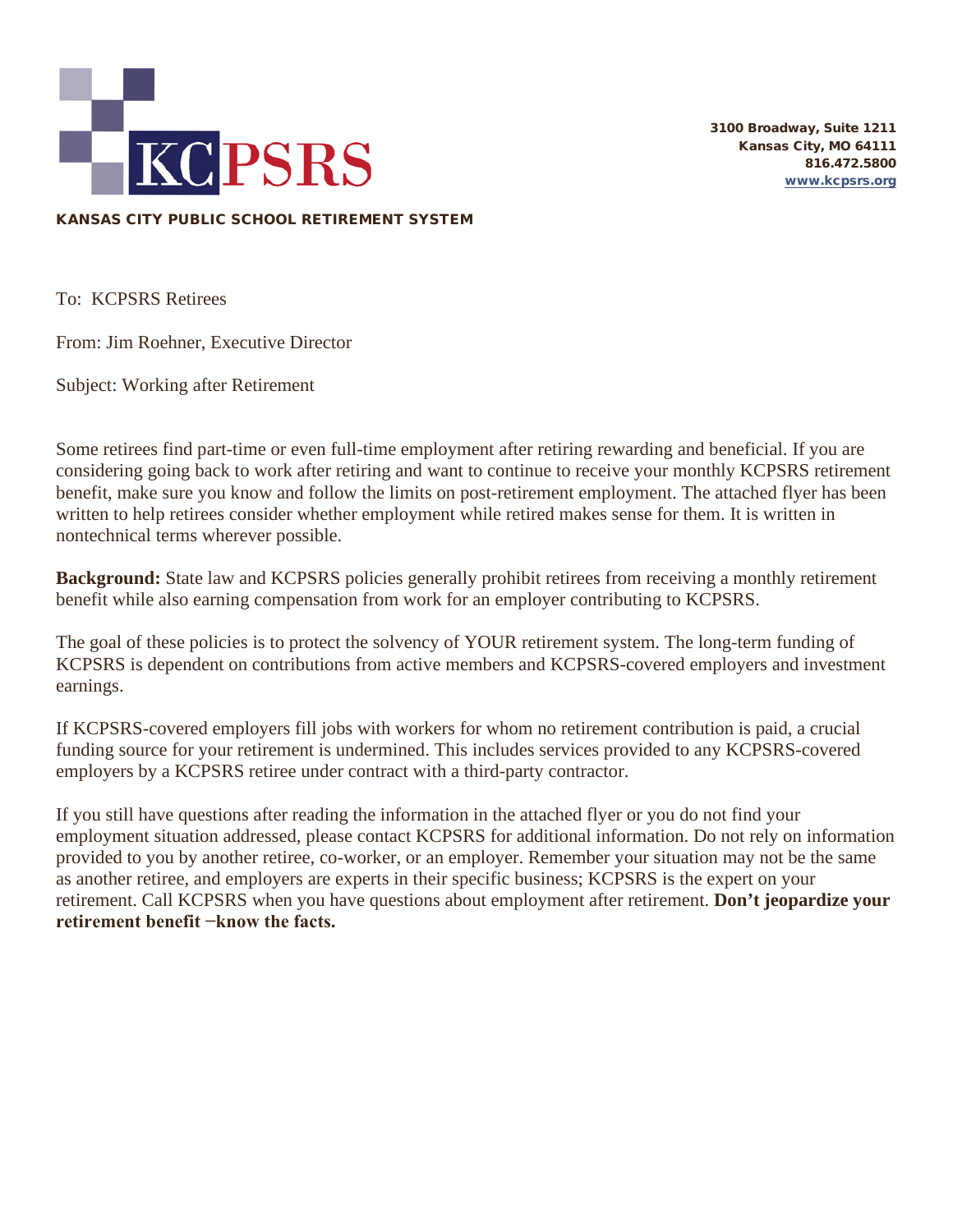

3100 Broadway, Suite 1211, Kansas City, MO 64111 · 816.472.5800 · kcpsrs.org



# **WORKING AFTER RETIREMENT**

## **Working for a KCPSRS-Covered Employer**

#### **Full-time Reemployment**

If you work in a full-time equivalent job for a KCPSRS-covered employer, you are required to notify the Retirement Office prior to the month reemployment begins so your monthly benefit can be discontinued in order to avoid having you owe KCPSRS for overpayments.

#### **Part-time, Temporary or Long-term Substitute**

You may work after retirement for a KCPSRS-covered employer as part-time, temporary or long-term substitute and continue to receive your monthly benefits, if you have at least a 15 working day break between your employment termination date and the beginning of your part-time work assignment AND stay within limits on hours and salary.

#### **Yearly Limitations on Hours and Salary**

- You cannot work more than 600 hours part-time, temporary-substitute each school year. *School year is a 12-month period (July 1 – June 30). Hours worked during summer school count toward this limit.*
- You cannot earn more than 50% of the annual salary you were last paid by the employer before your retirement.

#### **Time Keeping**

Retirees working for a KCPSRS-covered employer on a part-time or temporary substitute basis are required to maintain a record of their hours worked and the salary earned each month with each covered employer.

You are responsible for accurate tracking of your hours worked. A template to assist you with your hourly record keeping is provided on the back of this page.

#### **What happens if you exceed a limit?**

You forfeit your retirement benefit effective the month after you exceed either the hourly or salary limit until the new school year commences. You must notify KCPSRS immediately**.** Exceeding a limit can be costly! The financial consequences can be staggering if you have to repay KCPSRS for overpayments.

#### **Temporary Employment Agencies**

Some temporary employment agencies will send KCPSRS retirees to a KCPSRS-covered school to perform duties normally performed by school employees. According to the KCPSRS policies and state statutes, this time is subject to the limitations on hours and salary.

# **Working for an Employer that is not a KCPSRScovered Employer**

You may work for any non-covered KCPSRS employer with no limitation on hours or salary. Examples of non-covered KCPSRS employers include:

- A school or library outside of the Kansas City school district (Grandview, Hickman Mills, Ft. Osage, Lee's Summit, Independence, Kansas, etc.)
- Any non-school or library organization (private company, retail stores, government agency, etc.

**Word of Caution:** See section on "Temporary Employment Agencies" to the left of the page.

# **List of KCPSRS-Covered Employers**

- Académie Lafayette
- Academy for Integrated Arts
- Allen Village Charter
- Brookside Charter School
- Citizens of the World
- Crossroads Charter Schools
- DeLaSalle Charter School
- Ewing Marion Kauffman **School**
- Frontier Schools
- Genesis School, Inc.
- Gordon Parks Elementary
- Guadalupe Centers Schools
- Hogan Preparatory Academy
- Hope Leadership Academy
- Kansas City Girls Preparatory Academy
- KC International Academy
- Kansas City Public Library
- Kansas City School District
- Kipp Endeavor Academy
- Lee A. Tolbert Community Academy
- Scuola Vita Nuova
- University Academy
- KCPSRS